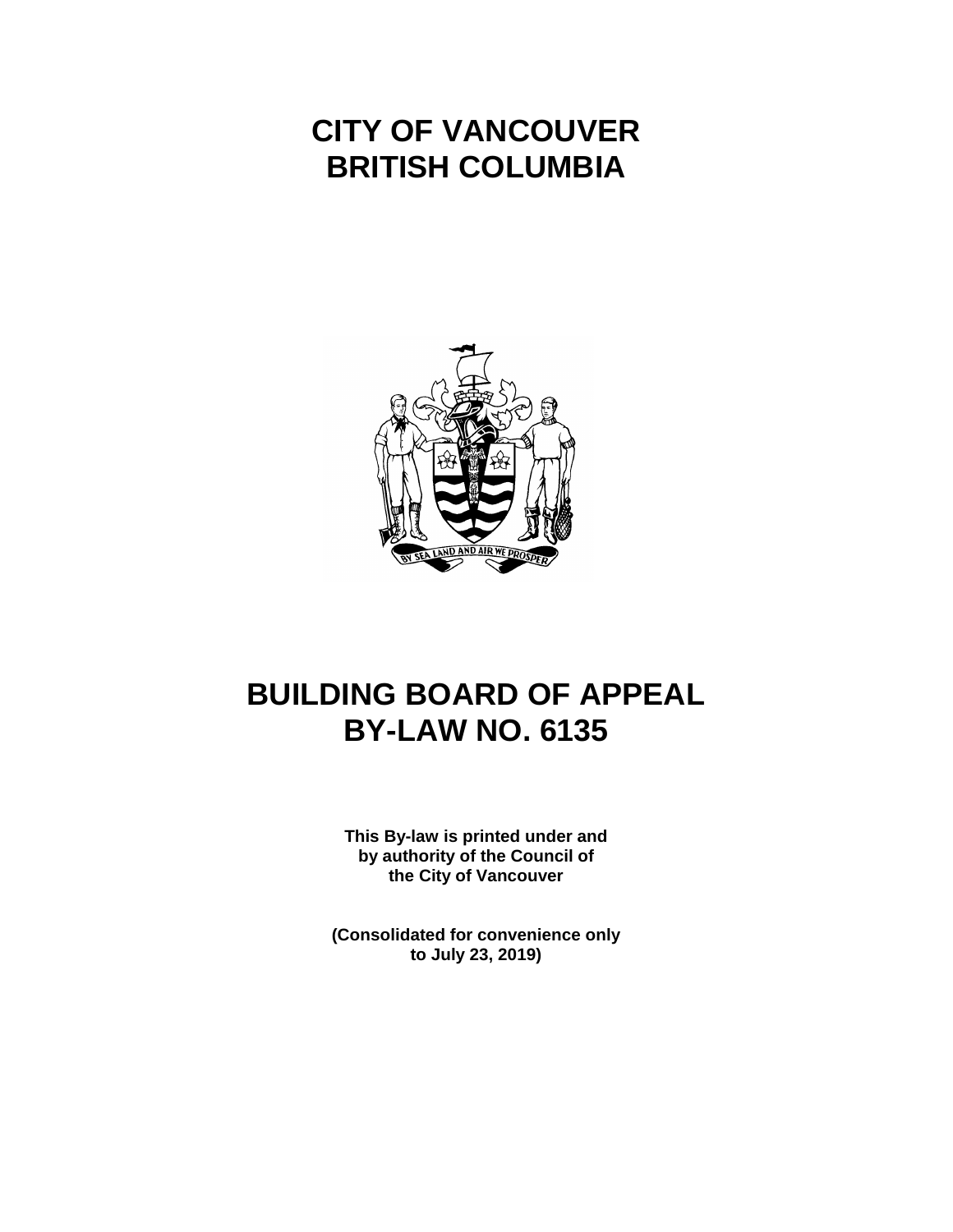## **BY-LAW NO. 6135**

### **A By-law to establish the Building Board of Appeal and to set out its procedures**

#### **[Consolidated for convenience only, amended to include By-law No. 12514 effective November 1, 2019]**

\_\_\_\_\_\_\_\_\_\_\_\_\_\_\_\_\_\_\_\_\_\_\_\_\_\_\_\_\_\_\_\_\_\_\_\_\_\_\_\_\_\_\_\_\_

THE COUNCIL OF THE CITY OF VANCOUVER, in open meeting assembled, enacts as follows:

1. This By-law may be cited as the "Building Board of Appeal By-law".

### 2. APPOINTMENT

- 2.1 A "Building Board of Appeal" shall be appointed by Council from time to time. Such Building Board of Appeal shall consist of two divisions as follows:
	- (a) a division to deal with appeals pursuant to this By-law (hereinafter referred to as the "the Board"); and
	- (b) a division to deal with appeals from the *Parking By-law* (hereinafter referred to as the "Parking Variance Board").

#### 3. MEMBERSHIP

- 3.1 The Board shall consist of 5 members, one appointed from each of the following associations:
	- (a) one member of the Law Society of British Columbia;
	- (b) one member of the Architectural Institute of British Columbia;
	- (c) one member of the Association of Professional Engineers and Geoscientists of British Columbia who is a consultant in Fire and Life Safety; and
	- (d) two members of the Association of Professional Engineers and Geoscientists of British Columbia who are qualified by virtue of their training and experience to provide expertise in the areas of:
		- (e) structural,
		- (f) mechanical,
		- (g) electrical,
		- (h) building enclosure, and
		- (i) geotechnical.
- 3.2 Council may establish remuneration for the Board members.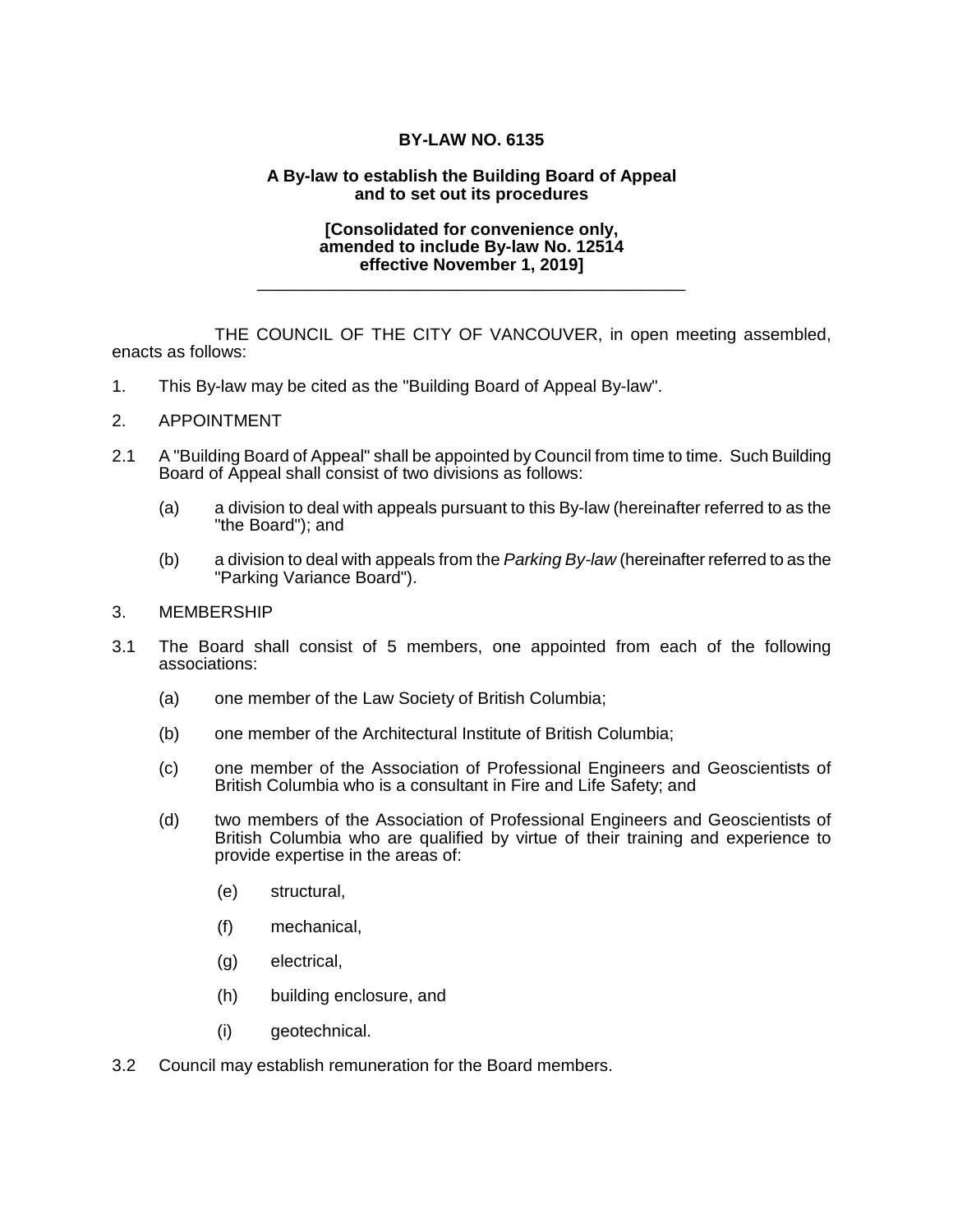- 3.3 Any member of the Board may be removed by a resolution of Council passed by not less than two-thirds of all its members.
- 3.4 Each member appointed to the Board shall hold office for a term of 3 years or until a successor is appointed, but a person may be reappointed for a further term or terms.
- 3.5 The members of the Board shall elect a Chairperson and Vice-Chairperson who shall serve for a period of one year in this position, unless the appointment is earlier revoked by Council.
- 3.6 In the event of death, resignation or removal from office of any member of the Board, a successor shall be appointed in the same manner and from the same association for the unexpired portion of the term.
- 3.7 In order not to affect continuity of the Board's decision making, no more than 3 new members shall be appointed in any one year other than as in Section 3.6.
- 3.8 Four members of the Board shall constitute a quorum.
- 4. SCOPE AND OPERATION
- 4.1 The Board is empowered to consider an appeal made from any decision of the City Building Inspector pursuant to:
	- (a) the Building By-law in respect of any item referred to in Article 3.1.1.2. of Division C; and:
	- (b) the Standards of Maintenance By-law in respect of any item referred to in Section 24 of that By-law.
- 4.2 In all cases the Board may allow or refuse an application for a hearing, or allow, vary or deny an appeal, but in each appeal, it shall take into account the general safety, health, and public welfare of occupants and give due consideration to economic, social and aesthetic concerns when determining the appropriate degree of protection necessary for the safety, health and welfare of the building occupants and the public.
- 5. PROCEDURES
- 5.1 The Chairperson shall fix a convenient time and place for the hearing of appeals, but need not convene the Board more often than once in any two week period.
- 5.2 The Board shall consider information submitted by the appellant, the City Building Inspector, and any other qualified persons or consultants, whose information might, in the opinion of the Board, assist them in reaching a decision.
- 5.3 Proceedings at the hearing shall be informal.
- 5.4 The Board may adjourn a hearing from time to time as it sees fit.
- 5.5 The Board shall consider and decide each appeal and notify the appellant of its decision in writing as promptly as possible.
- 5.6 The Board shall not re-hear an appeal covering the identical grounds or principles upon which the Board has already rendered a decision.
- 5.7 Subject to the provisions of this By-law, the Board shall determine its own procedure.
- 5.8 Where in any appeal, a tie vote results, the appeal shall stand refused.